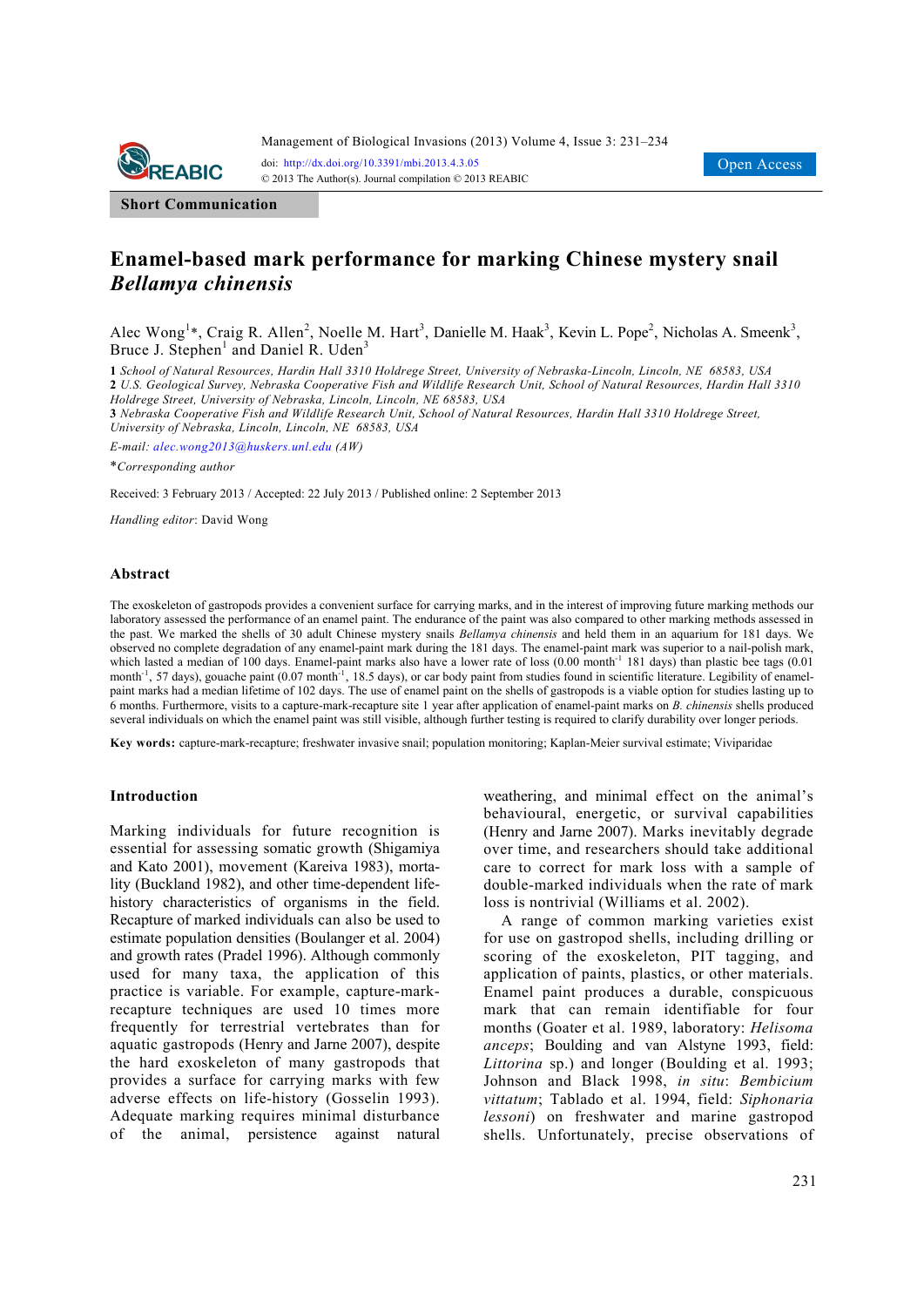mark loss over time do not exist. Goater (1989) only reports maximum duration of enamel paint in a laboratory setting, without any comment on rate of degradation. Boulding et al. (1993) report personal observations of mark endurance > 1 year, but there is no consideration of mark retention in the field. Tablado et al. (1994) report an average monthly loss rate over 270 days of 0.03 marks per month in a field study of the marine limpet *Siphonaria lessoni* (Blainville); however, the majority of their observations (53% and 96% in two respective samples) were censored. This study aims to clarify the performance of enamel paint on Chinese mystery snail *Bellamya chinensis* (Gray, 1834) shells in a laboratory setting.

The presence of the invasive freshwater *B. chinensis* has been documented by the U.S. Geological Survey (Kipp et al. 2012) in the water systems of Nebraska, U.S.A. The first known introduction of *B. chinensis* was in 1890 by sailors returning from Yokohama, Japan (Jokinen 1982). Although populations are well-established and considered part of the permanent fauna in the northeastern United States of America (Jokinen 1982), there is very little information regarding the impacts of this species on invaded ecosystems (Solomon 2010). Jokinen (1982) indicates that the species has been found in Chinese markets and are traded as food items (Wood 1892). Karatayev et al. (2009) explain that the aquarium and ornamental trade is another major vector for introduction. Indeed, they state that this is the main vector for introduction of the Chinese mystery snail. Unfortunately, the literature quantifying the incidence of introduction through these means is lacking. Solomon et al. (2010) indicates that the snail can reach extremely high densities  $(0.16 - 4.00 \text{ snails/m}^2)$  in lakes of the Northern Highlands Lake District of Wisconsin. Chaine et al. (2012) provides evidence that snails occur in densities up to 5.2 snails/ $m<sup>2</sup>$  in reservoirs in Nebraska. The occurrences of *B. chinensis* are associated with low densities of some native species, but the overall species assemblage is not significantly affected (Soloman et al. 2010). *Bellamya chinensis* is a competitor to native snails in experimental mesocosms (*Physa gyrina*  Say, 1821*, Lymnaea stagnalis* Linnaeus, 1758) (Johnson 2009). Johnson (2009) also demonstrates that *B. chinensis* physiology promotes an increase in surrounding N:P molar ratios, which can alter algae growth. Effectively marking these snails could improve future monitoring and control efforts of this potentially competitive invasive.

# **Materials and methods**

*Bellamya chinensis* specimens were collected from Wild Plum Lake (40°36'52'' N, 096°54'09'' W), about 7 km east of Crete, Nebraska, and were transported back to the Aquatic Ecology Laboratory at the University of Nebraska– Lincoln. On 29 August 2011, individuals  $(n =$ 30) received an application of general hardware store grade multipurpose oil-based enamel paint (ACE brand Indoor/outdoor Oil-based Enamel - Red) on the penultimate whorl of the shell. The shell markings were unique letters or numbers. After allowing the marks to dry for 15 minutes, the marked snails were placed in a  $30\times59\times42$ -cm aquarium filled with 18°C de-chlorinated tap water and sand substrate. The snails were fed romaine lettuce supplemented with goldfish flakes three times per week. A 50% water exchange was conducted each week, refilled with de-chlorinated tap water. De-chlorination was accomplished using approximately 8 g of crystalline sodium thiosulfate per 80 L of water, or by off-gassing the same volume of water for at least 1 week.

From 29 August 2011 to 26 February 2012, exclusive of December 2011, snails were observed three times per week. During observations, individual snails were extracted from their aquarium and inspected. Any degradation of the markings was noted, and the legibility of marks was assessed. Assessments were made by a single individual throughout the experiment. Mark endurance was estimated using Prism statistical software (Graphpad Software 2008), with estimates following the procedure of Kaplan and Meier (1958). A log-rank test was performed in Prism to discern significant differences between our marking material and other experimental results.

We determined the duration of marks according to their legibility and visibility. The retention of legible marks is necessary in situations where individuals need to be distinguished from one another and symbolic characters are used. Our second analysis determined endurance of marks regardless of individual mark definition, considering marks to be lost when no colour was present. This is more relevant to population studies where identification relies on only the presence or absence of a mark. Marked snails that experienced death  $(n = 7)$  during the experiment were censored from the analyses and immediately removed from the experimental tank; all marks on censored snails were legible at time of death.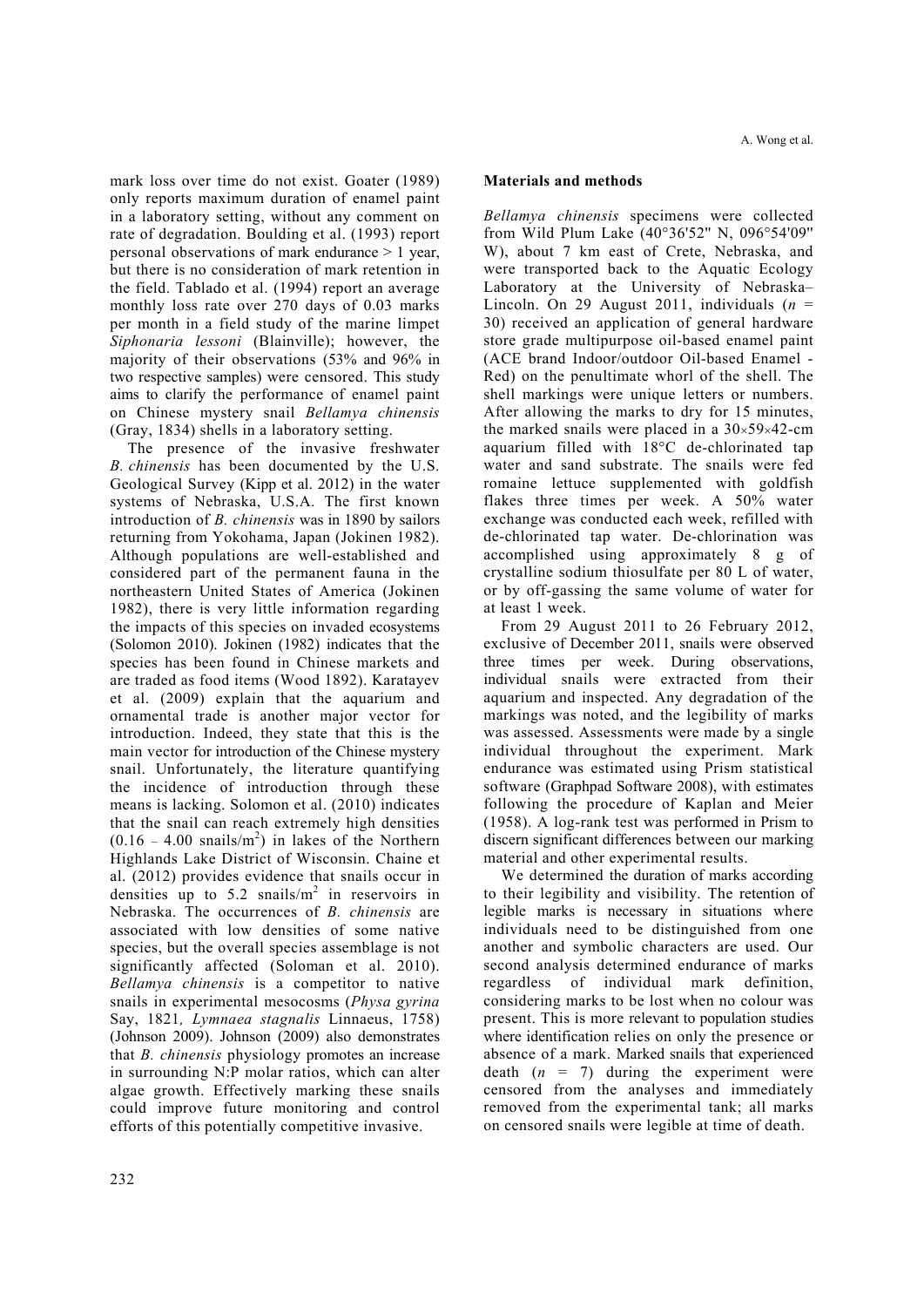

**Figure 1.** Endurance of enamel-paint batch marks (visible; this study), nail-polish batch marks (Gosselin 1993), and enamel-paint individual marks (legible; this study). Censored events (i.e. snail mortality) occurred on days 9 (1 event), 60 (1 event), 63 (3 events) and 67 (1 event) for this study.

Approximately one month into the experiment, native *Physa gyrina* (Say, 1821) pulmonate freshwater snails inadvertently entered the experimental aquarium and established a population  $(n > 200)$ . Interactions between the two species included movement of *P. gyrina* over the shells of *B. chinensis*, egg deposition by *P. gyrina* on *B. chinensis* shells, and inter- and intraspecific rasping on shells. The effects of these interactions are unknown and were not accounted.

A separate study at Wild Plum Lake that estimated Chinese mystery snail movement patterns made marks with a similar enamel paint (white) on adult snails  $(n = 494)$  on 8 September 2011. These marks were a solitary "X" on the penultimate whorl of the shell. We used recapture data to estimate a maximum endurance for enamel paint *in situ*.

## **Results**

All marks  $(n = 23)$  in our main study persisted to the end of the experiment (i.e., there was no complete loss of marking). Ninety-two percent of the marks were legible 46 days into the experiment. The median life time for mark legibility was approximately 101 days, and 40% of the marks were legible at the conclusion of the experiment (Figure 1). Additionally, some of the marked (enamel paint) snails released in Wild Plum Lake as part of the separate movement pattern study were recovered with visible marks 339 days after release.

### **Discussion**

We compared these results with other studies of marking shelled gastropods. Henry and Jarne (2007) provided a general literature review of some available marking methods and associated mark performance standardized for a 1-month duration with a constant rate of mark loss. They catalogued estimates of mark loss rates for plastic bee tags  $(0.01 \text{ month}^{-1}$ , 57 days), gouache paint  $(0.07$ month<sup>-1</sup>, 18.5 days), car body paint  $(0.03 \text{ month}^{-1})$ , 57 days), and nail polish  $(0.03 \text{ month}^{-1} \text{ in}$ laboratory,  $0.16$  month<sup>-1</sup> in field, 120 days). Using the same methods, enamel-paint marks had a loss rate of 0.00 month<sup>-1</sup>, as none of our marks had disappeared by the conclusion of the experiment.

The use of symbolic markings introduces risk of misinterpretation, and therefore, should be avoided whenever possible. The procedure suggested by Gosselin (1993) presents an efficient method for marking individuals using combinations of colour, instead of symbolic marks, for individual recognition. Using 6 colours, Gosselin's system allows for individual identification of 186 unique combinations by applying  $\leq$  3 dots of paint. Caution is warranted when using multiple colours because loss rates for gouache-paint marks vary with colour (Henry and Jarne 2007). It is unknown whether there is any dependency on colour for longevity of enamel-paint marks; our laboratory study used red colour enamel paint.

Nail polish appears frequently as a method of marking gastropods in scientific literature (Iyengar 2002; Muzii and Skinner 1966; Maltz 2003; Tolley-Jordan and Owen 2008; Gosselin 1993; Shigemaya et al. 2001), and appears to be the simplest and most cost-effective technique for marking shelled gastropods.Visibility of enamelpaint marks is maintained longer than that of nailpolish marks. Severns (2009) describes another possible marking media, metallic marking pens manufactured by Pilot<sup> $f_M$ </sup>, used on terrestrial snails (*Vespericola* sp.). Metallic silver and gold marks lasted up to 1.5 years, and the conspicuous markings were not associated with higher predation rates. The metallic pens are superior to enamel paint in that ink can be applied and cured within 1 minute, obviating the relatively long drying time required for setting enamel paint and the associated desiccation of vulnerable aquatic gastropods. However, Severns (2009) described the metallic ink as easily removed by light abrasion after being immersed in water for 3 months, making its reliability on aquatic gastropods dubitable.